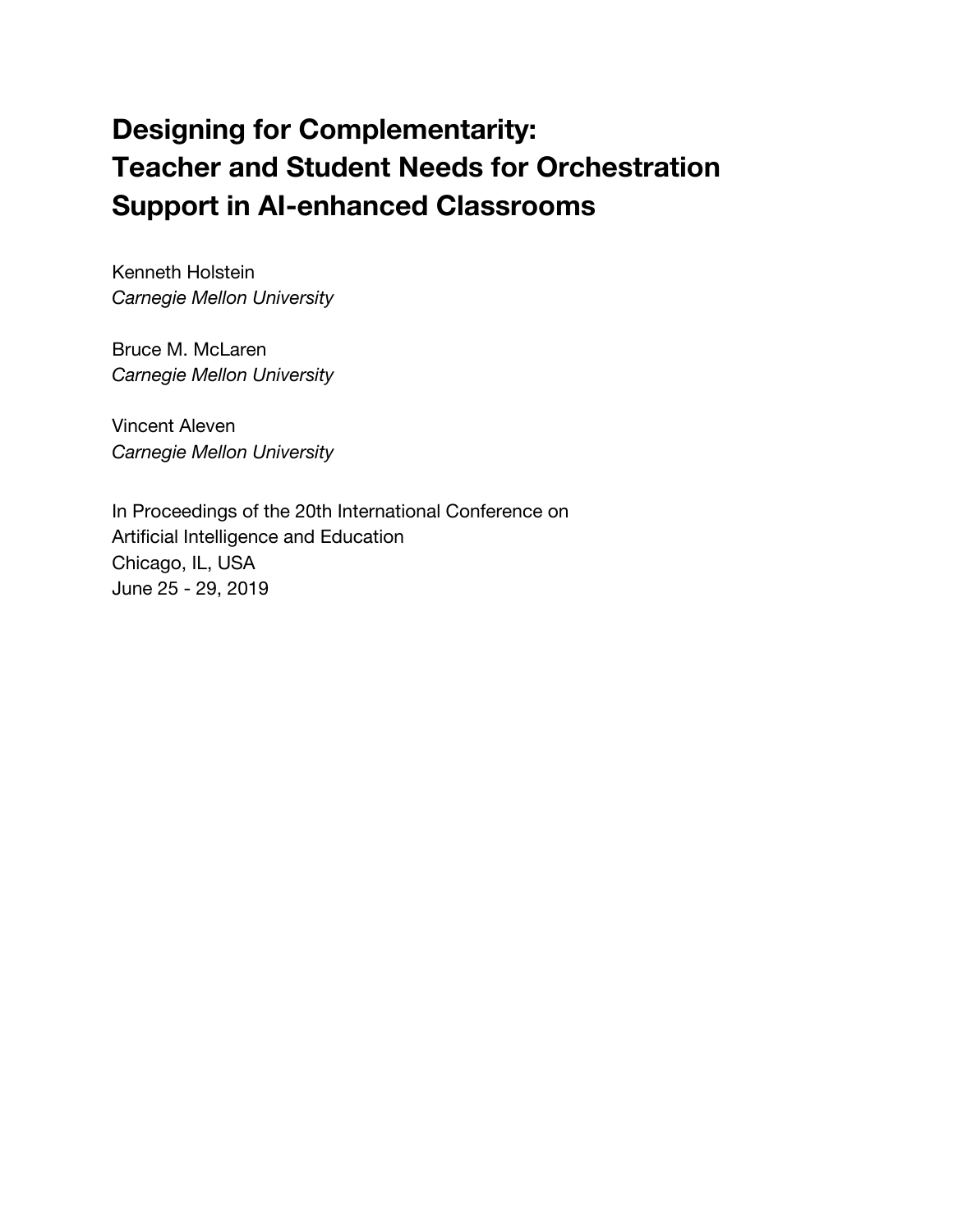# Designing for Complementarity: Teacher and Student Needs for Orchestration Support in AI-enhanced Classrooms

Kenneth Holstein, Bruce M. McLaren, and Vincent Aleven

Carnegie Mellon University, Pittsburgh, PA 15213, USA {kjholste, bmclaren, aleven}@cs.cmu.edu

Abstract. As artificial intelligence (AI) increasingly enters K-12 classrooms, what do teachers and students see as the roles of human versus AI instruction, and how might educational AI (AIED) systems best be designed to support these complementary roles? We explore these questions through participatory design and needs validation studies with K-12 teachers and students. Using human-centered design methods rarely employed in AIED research, this work builds on prior findings to contribute: (1) an analysis of teacher and student feedback on 24 design concepts for systems that integrate human and AI instruction; and (2) participatory speed dating (PSD): a new variant of the speed dating design method, involving iterative concept generation and evaluation with multiple stakeholders. Using PSD, we found that teachers desire greater real-time support from AI tutors in identifying when students need human help, in evaluating the impacts of their own help-giving, and in managing student motivation. Meanwhile, students desire better mechanisms to signal help-need during class without losing face to peers, to receive emotional support from human rather than AI tutors, and to have greater agency over how their personal analytics are used. This work provides tools and insights to guide the design of more effective human–AI partnerships for K-12 education.

Keywords: design · classroom orchestration · human-AI interaction

# 1 Introduction

When used in K-12 classrooms, AI tutoring systems (ITSs) can be highly effective in helping students learn (e.g., [\[32,](#page-12-0)[37\]](#page-13-0)). However, in many situations, human teachers may be better suited to support students than automated systems alone (e.g., by providing socio-emotional support or flexibly providing conceptual support when continued problem-solving practice may be insufficient) [\[29,](#page-12-1)[44,](#page-13-1)[49,](#page-13-2)[53\]](#page-14-0). ITSs might be even more effective if they were designed not only to support students directly, but also to take advantage of teachers' complementary strengths and amplify their abilities to help their students [\[6,](#page-11-0)[27,](#page-12-2)[49,](#page-13-2)[65\]](#page-14-1). Yet the question of how best to combine strengths of human and AI instruction has received relatively little attention in the AIED literature thus far [\[29,](#page-12-1)[49,](#page-13-2)[60\]](#page-14-2).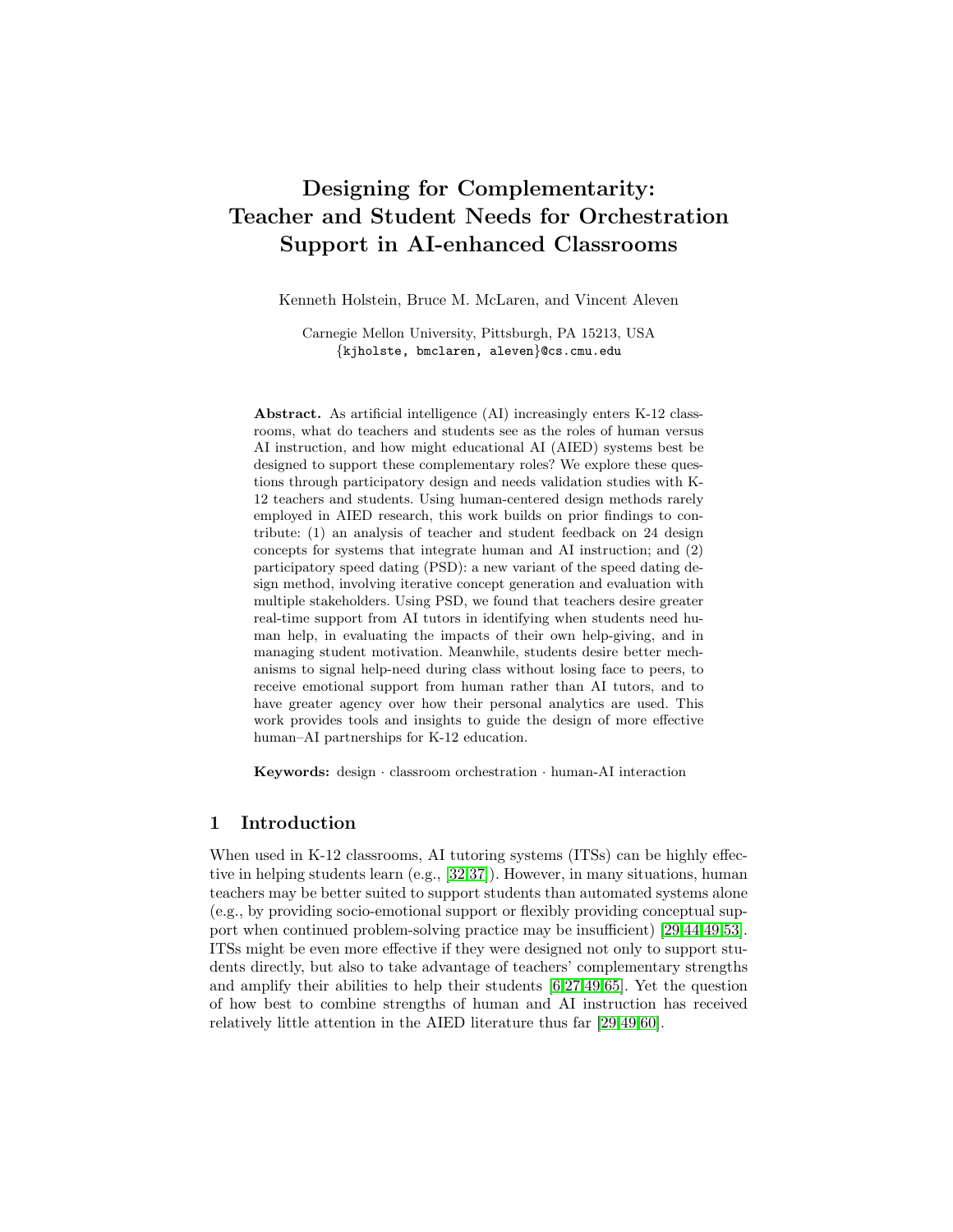Recent work has proposed the notion of human–AI "co-orchestration" systems that help teachers and AI agents work together to make complex yet powerful learning scenarios feasible [\[27,](#page-12-2)[29](#page-12-1)[,43,](#page-13-3)[46,](#page-13-4)[54,](#page-14-3)[60\]](#page-14-2). For example, Olsen et al. explored how ITSs might best be designed to share control with teachers in orchestrating transitions between individual and collaborative activities during a class session [\[15,](#page-11-1)[43\]](#page-13-3). Similarly, in our prior work [\[26,](#page-12-3)[28,](#page-12-4)[29\]](#page-12-1), we designed a set of mixed-reality smart glasses that direct teachers' attention in real-time, during ITS class sessions, towards situations the software may be ill-suited to handle on its own (e.g., wheel spinning [\[7](#page-11-2)[,31\]](#page-12-5), gaming the system [\[5,](#page-11-3)[58\]](#page-14-4), or hint avoidance [\[2,](#page-11-4)[51\]](#page-14-5)). An in-vivo classroom experiment demonstrated that this form of real-time teacher/AI co-orchestration could enhance student learning, compared with an ITS classroom in which the teacher did not have such support [\[29\]](#page-12-1).

While this work has begun to explore ways to combine strengths of human and AI instruction, many open questions remain regarding the design of classroom co-orchestration systems. If these tools are to be used in actual classrooms, beyond the context of research studies, it is critical that they are well-designed to respect the needs and boundaries of both teachers and students [\[3,](#page-11-5)[14](#page-11-6)[,42](#page-13-5)[,52,](#page-14-6)[66\]](#page-14-7). For example, prior design research with K-12 teachers has found that there is a delicate balance between automation and respecting teachers' autonomy [\[25,](#page-12-6)[27](#page-12-2)[,43,](#page-13-3)[34\]](#page-13-6). Over-automation may take over classroom roles that teachers would prefer to perform and threaten their flexibility to set their own instructional goals. Yet under-automation may burden teachers with tasks they would rather not perform, and may limit the degree of personalization they can feasibly achieve in the classroom [\[27](#page-12-2)[,43\]](#page-13-3). Furthermore, this balance may depend heavily on the specific teacher tasks under consideration [\[26,](#page-12-3)[55\]](#page-14-8). Yet prior work on co-orchestration systems has investigated the design of support for a relatively limited range of teacher tasks (e.g., monitoring student activities during class [\[45](#page-13-7)[,50\]](#page-14-9)). Furthermore, this research has generally focused on the needs of K-12 teachers, but not students' perspectives, in AI-enhanced classrooms [\[27,](#page-12-2)[34,](#page-13-6)[43\]](#page-13-3).

The present work builds on prior findings to contribute: (1) an analysis of teacher and student feedback regarding 24 design concepts for human–AI coorchestration systems, to understand key needs and social boundaries that such systems should be designed to address [\[13,](#page-11-7)[21](#page-12-7)[,66\]](#page-14-7) and (2) "participatory speed dating": a new variant of the speed dating design method [\[12\]](#page-11-8) that involves multiple stakeholders in the generation and evaluation of novel technology concepts.

# 2 Methods

To better understand and validate needs uncovered in prior ethnographic and design research with K-12 students and teachers (e.g., [\[20,](#page-12-8)[27,](#page-12-2)[43,](#page-13-3)[52,](#page-14-6)[53\]](#page-14-0)), we adopted a participatory speed dating approach. Speed dating is an HCI method for rapidly exploring a wide range of possible futures with users, intended to help researchers/designers elicit unmet needs and probe the boundaries of what particular user populations will find acceptable (which otherwise often remain undiscovered until after a technology prototype has been developed and deployed) [\[12](#page-11-8)[,42](#page-13-5)[,67\]](#page-14-10). In speed dating sessions, participants are presented with a number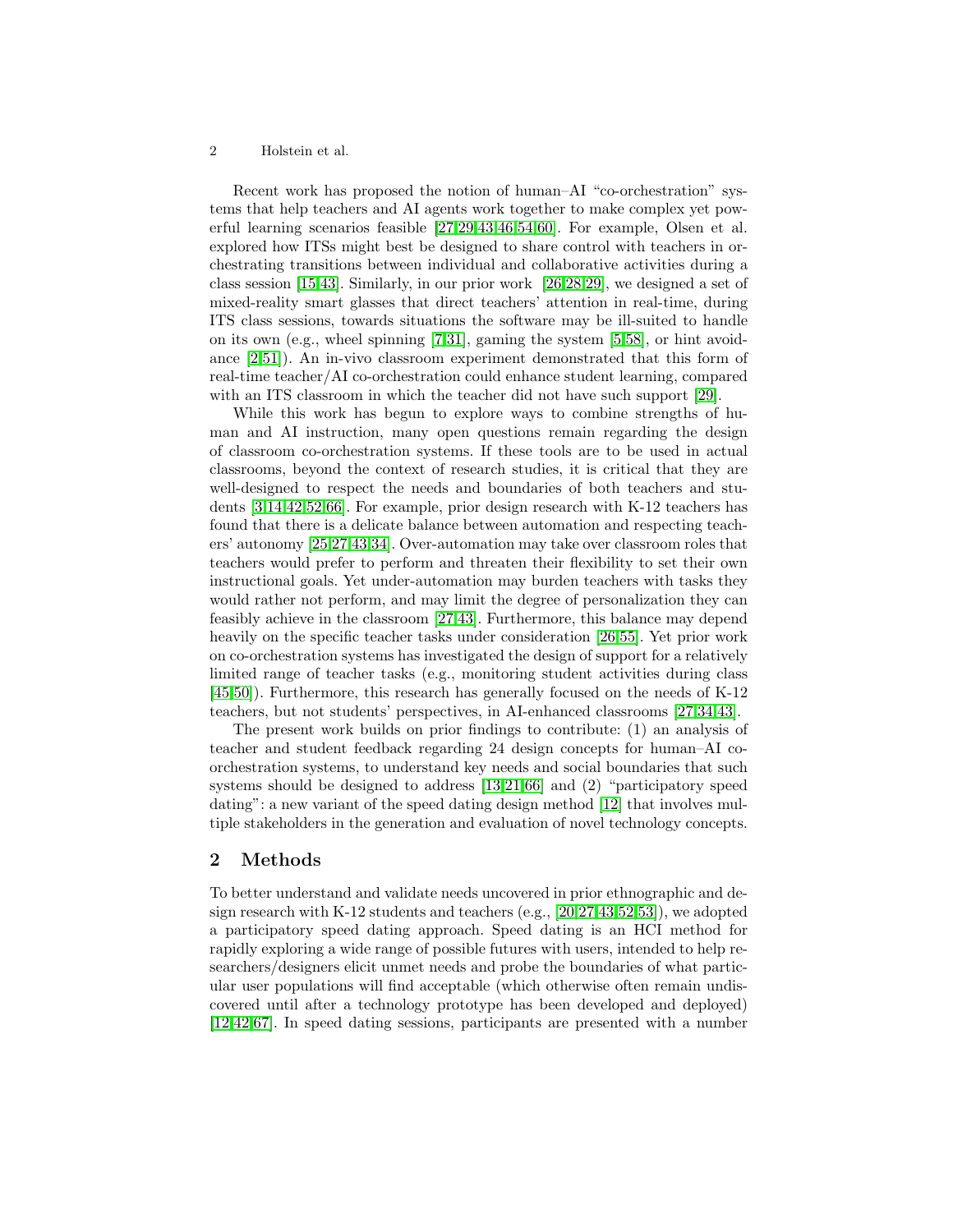of hypothetical scenarios in rapid succession (e.g., via storyboards) while researchers observe and aim to understand participants' immediate reactions.

Speed dating can lead to the discovery of unexpected design opportunities, when unanticipated needs are uncovered or when anticipated boundaries are discovered not to exist. Importantly, speed dating can often reveal needs and opportunities that may not be observed through field observations or other design activities [\[12,](#page-11-8)[13](#page-11-7)[,42,](#page-13-5)[67\]](#page-14-10). For example, Davidoff et al. found that, whereas field observations and interview studies with parents had suggested they might appreciate smart home technologies that automate daily household tasks, a speed dating study revealed that parents strongly rejected the idea of automating certain tasks, such as waking or dressing their children in the morning. These findings led the researchers to dramatically reframe their project—away from creating smart homes that "do people's chores," towards homes that facilitate moments of bonding and connection between busy family members [\[12,](#page-11-8)[67\]](#page-14-10).

As described in the next subsection, we adapted the speed dating method to enable participants from multiple stakeholder groups (K-12 teachers and students) to reflect on other stakeholders' needs and boundaries, and contribute ideas for new scenarios and technology concepts. We refer to this adaptation as multi–stakeholder "participatory speed dating" (PSD). Like other speed dating approaches, PSD can help to bridge between broad, exploratory design phases and more focused prototyping phases (where associated costs may discourage testing a wide range of ideas) [\[12](#page-11-8)[,18,](#page-12-9)[67\]](#page-14-10). However, drawing from Value Sensitive Design [\[21](#page-12-7)[,66\]](#page-14-7), PSD emphasizes a systematic approach to balancing multiple stakeholder needs and values [\[38\]](#page-13-8). Drawing from Participatory Design [\[36,](#page-13-9)[40,](#page-13-10)[56\]](#page-14-11), in addition to having stakeholders evaluate what is wrong with a proposed concept (which may address other stakeholders' needs), PSD also involves them in generating alternative designs, to address conflicts among stakeholder groups.

#### 2.1 Needs Validation through Participatory Speed Dating

We conducted PSD sessions one-on-one with 24 middle school teachers and students. To recruit participants, we emailed contacts at eight middle schools and advertised the study on Nextdoor, Craigslist, and through physical fliers. A total of 10 teachers and 14 students, from two large US cities, participated in the study. Sixteen sessions were conducted face-to-face at our institution, and eight were conducted via video conferencing. All participants had experience using some form of adaptive learning software in their classrooms, and 21 participants had used AI tutoring software such as ALEKS [\[23\]](#page-12-10) or Cognitive Tutor [\[48\]](#page-13-11).

We first conducted a series of four 30-minute study sessions focused on concept generation, with two teachers and two students. In each session, participants were first introduced to the context for which they would be designing: classes in which students work with AI tutoring software while their teacher uses a real-time co-orchestration tool that helps them help their students (specifically, a set of teacher smart glasses, following [\[29\]](#page-12-1)). Participants were then shown an initial set of 11 storyboards, each created to illustrate specific classroom challenges uncovered in prior research (e.g., [\[20,](#page-12-8)[27,](#page-12-2)[47](#page-13-12)[,53\]](#page-14-0)), with multiple challenges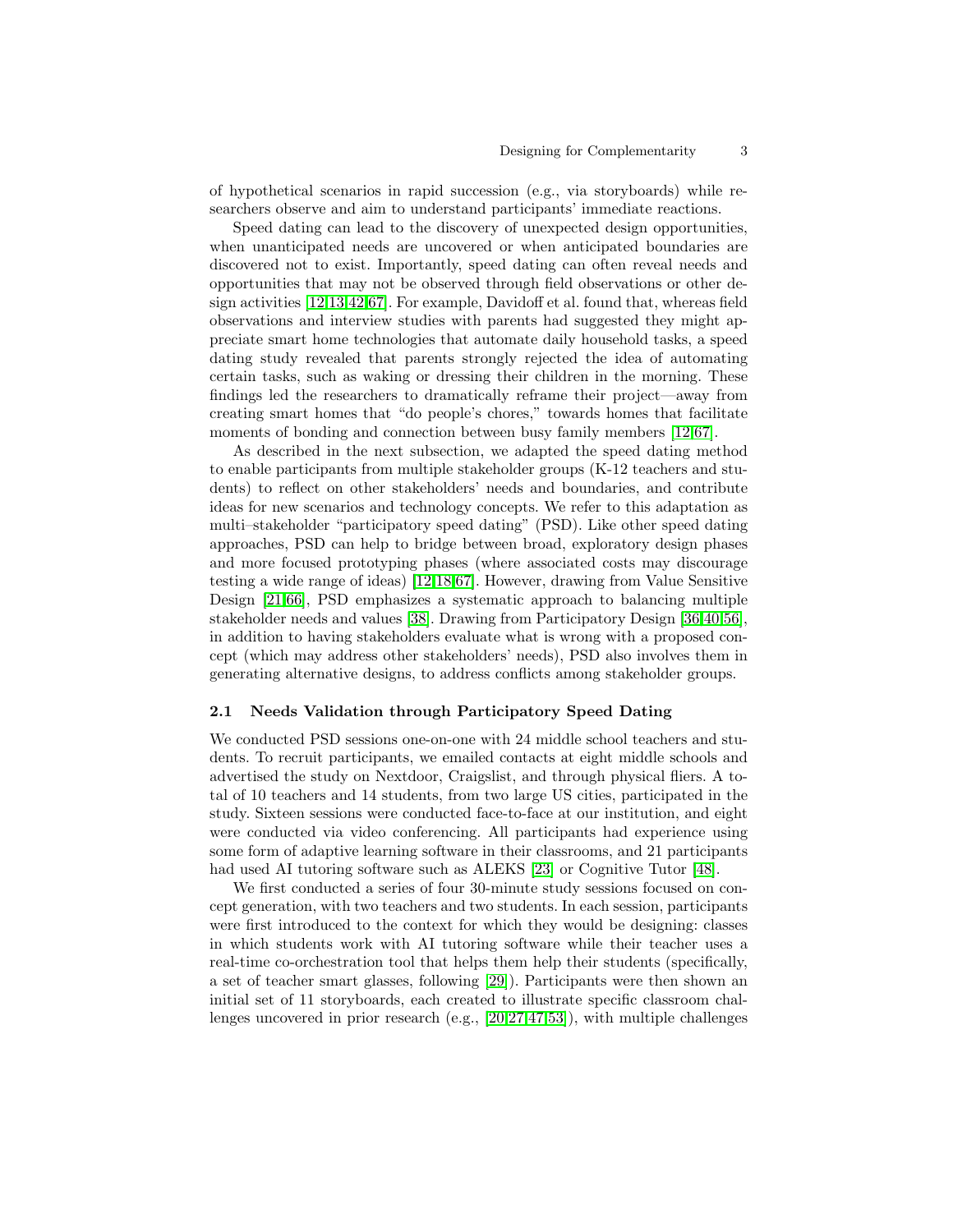

<span id="page-4-1"></span>Fig. 1. Example of a storyboard addressing challenges raised in prior research.

hybridized  $[12,42]$  $[12,42]$  into a single storyboard in some cases.<sup>[1](#page-4-0)</sup> For example, prior work suggests that teachers often struggle to balance their desire to implement personalized, mastery-based curricula with their need to keep the class relatively synchronized and "on schedule" [\[27\]](#page-12-2). Given this conflict, teachers often opt to manually push students forward in the curriculum if they have failed to master current skills in the ITS by a certain date, despite awareness that this practice may be harmful to students' learning [\[27,](#page-12-2)[47\]](#page-13-12). As such, one storyboard (Figure [1\)](#page-4-1) presented a system that helps teachers make more informed decisions about when to move students ahead (based on the predicted learning benefits of waiting a few more class periods), but without strongly suggesting a particular course of action [\[27\]](#page-12-2). Each participant in these initial studies was then encouraged to generate at least one new idea for a storyboard, addressing challenges they personally face in AI-enhanced classrooms as opposed to imagined challenges of others (cf. [\[13\]](#page-11-7)). To inform ideation, participants also reviewed storyboards generated by other teachers and students in prior study sessions. Participants were provided with editable storyboard templates, in Google Slides [\[22\]](#page-12-11), and were given the options to generate entirely new concepts for orchestration tool functionality (starting from a blank template) or to generate a variation on an existing concept (starting from a copy of an existing storyboard). In either case, participants generated captions for storyboard panels during the study session, using existing storyboards for reference. Immediately following each session, a researcher then created simple illustrations to accompany each caption.

Following this concept generation phase, we conducted a series of PSD studies with an additional twelve students and eight teachers. Study sessions lasted approximately 60 minutes. In each session, storyboards were presented in randomized order. Participants were asked to read each storyboard and to describe their initial reactions immediately after reading each one. An interviewer asked

<span id="page-4-0"></span><sup>1</sup> Please refer to <https://tinyurl.com/Complementarity-Supplement> for the full set of storyboards and more detailed participant demographics.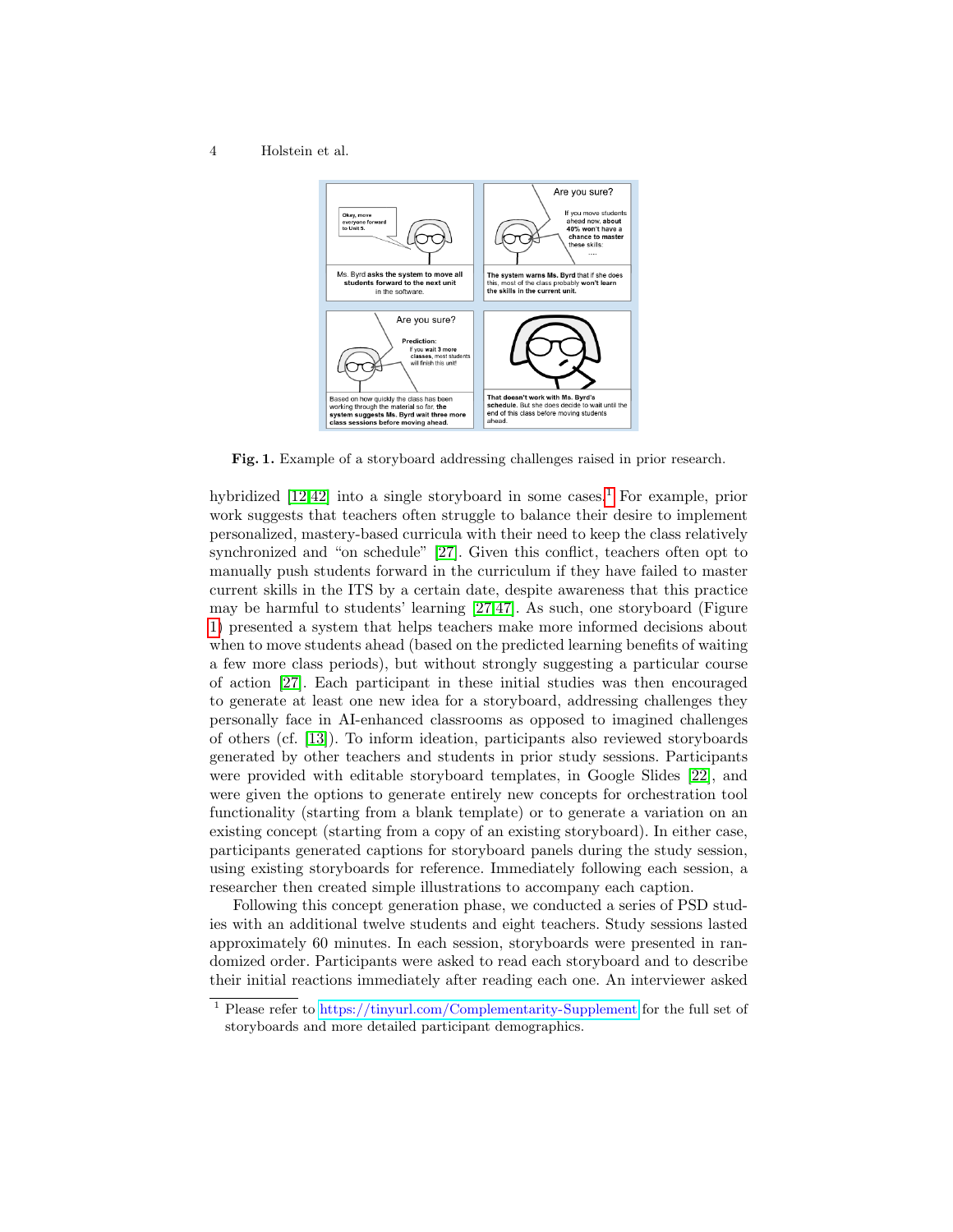follow-up and clarification questions as needed. Participants were then asked to provide an overall summary rating of the depicted technology concept as "mostly positive (I would probably want this feature in my classroom)", "mostly negative (I would probably not want this ...)", or "neutral" [\[13\]](#page-11-7). After participants rated each concept, they were asked to elaborate on their reasons for this rating. Before moving on to the next concept, participants were shown notes on reactions to a given concept, thus far, from other stakeholders. Participants were prompted to share their thoughts on perspectives in conflict with their own.

In addition, participants were encouraged to pause the speed dating process at any point, if they felt inspired to write down an idea for a new storyboard. Each time a participant generated a new idea for a storyboard, this storyboard was included in the set shown to the next participant. However, if a participant saw an existing storyboard that they felt captured the same concept as one they had generated, the new, "duplicate" storyboard was not shown to subsequent participants (cf. [\[27\]](#page-12-2)). In cases of disagreement between stakeholder groups, generating new storyboard ideas provided an opportunity for students and teachers to try to resolve these disagreements. For example, as shown in Figure [2,](#page-6-0) the generation of concepts E.3 through E.6 over time represents a kind of "negotiation" between teachers and students, around issues of student privacy, transparency, and control. This phase of the study yielded a total of seven new storyboards.

# 3 Results

In the following subsections, we discuss teachers' and students' top five most and least preferred design concepts, according to the average overall ratings among those who saw a given concept [\[13\]](#page-11-7). To analyze participant feedback regarding each concept, we worked through transcriptions of approximately 19 hours of audio to synthesize findings using two standard methods from Contextual Design: interpretation sessions and affinity diagramming [\[8,](#page-11-9)[24\]](#page-12-12). High-level themes that emerged are briefly summarized below, organized by design concept. The most preferred concepts are presented in [3.1,](#page-5-0) and the least preferred are in [3.2.](#page-8-0) Within each subsection, preferences among teachers are presented first, followed by student preferences and those shared between teachers and students. Teacher participants are identified with a "T," and students are identified with an "S."

### <span id="page-5-0"></span>3.1 Most preferred design concepts

#### Most Preferred among Teachers.

[I.2] Real-time Feedback on Teacher Explanations. Consistent with findings from prior design research [\[26](#page-12-3)[,27\]](#page-12-2), the most popular concept among teachers was a system that would provide them with constructive feedback, after helping a student, on the effectiveness of their own explanations. As one teacher explained, "Usually our only chance to get  $[fast]$  feedback is, you ask  $[...]$  the kids  $[and]$  they just say, 'Oh, yeah, I get it,' when they don't really get it"  $(T7)$ .

[A.1] Ranking Students by their Need for Teacher Help. Another popular concept among teachers was a system that would allow them to see, at a glance,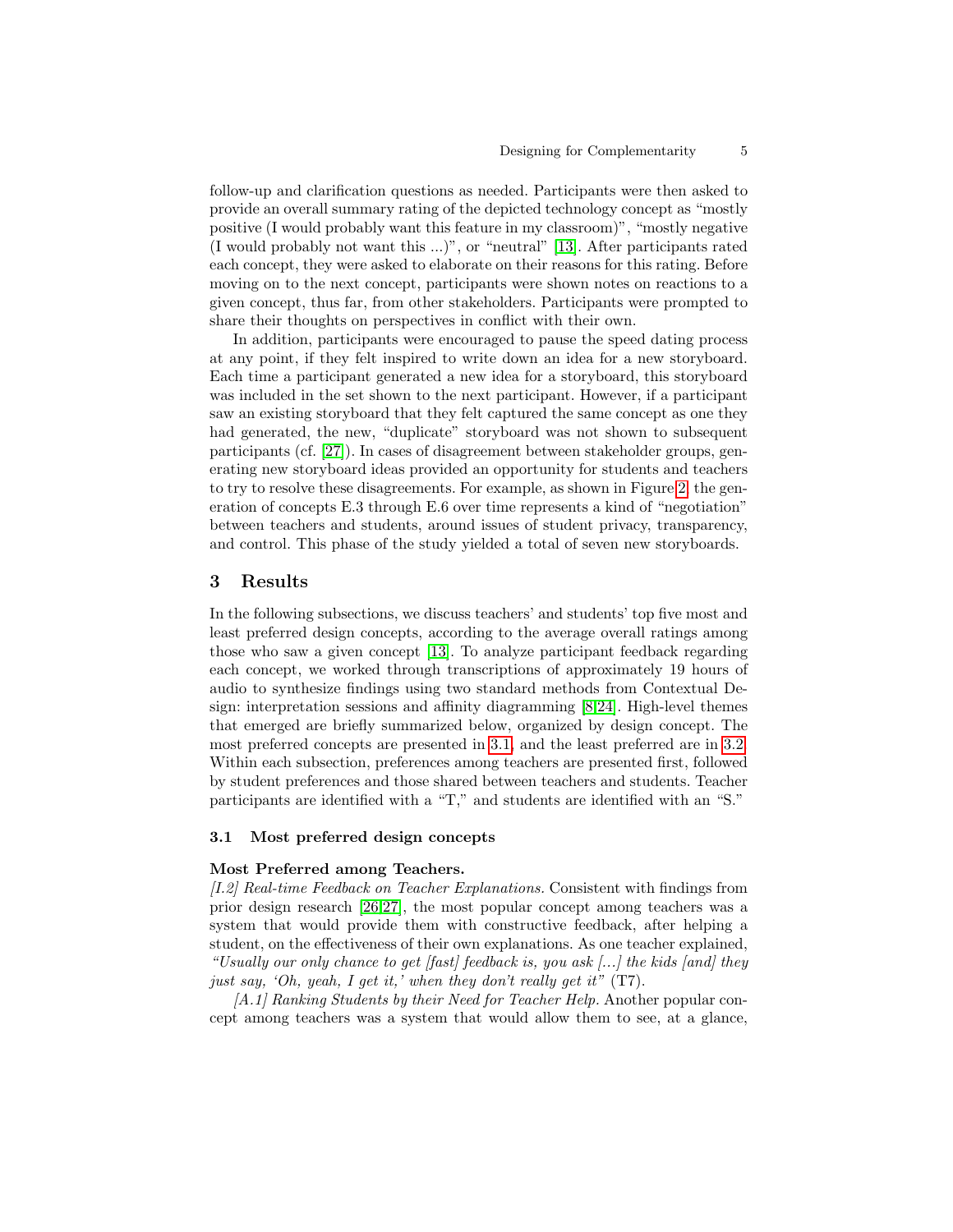|                                                             |                                                                  |                |                |          |          |              |                |          |                |          |          |                |          |          |          |          |          |          | S1 S2 S3 S4 T1 T2 T3 T4 S5 S6 S7 T5 S8 T6 T7 S9 T8 S10 S11 S12 Teacher avg. | Student avg. |
|-------------------------------------------------------------|------------------------------------------------------------------|----------------|----------------|----------|----------|--------------|----------------|----------|----------------|----------|----------|----------------|----------|----------|----------|----------|----------|----------|-----------------------------------------------------------------------------|--------------|
| Ranking Students by Need for Teacher Help<br>IA.1           |                                                                  | $\Omega$       |                | $\Omega$ |          |              |                | $\Omega$ |                |          | $-1$     | $\blacksquare$ |          |          | $\Omega$ | $\Omega$ |          |          | 0.88                                                                        | 0.50         |
| <b>Explaining Ranking of Students</b><br>[A.2]              |                                                                  | n              |                | $\Omega$ |          | $\Omega$     | $\Omega$       |          |                | $\Omega$ | $\Omega$ | $\Omega$       |          |          |          |          |          |          | 0.13                                                                        | 0.08         |
| B                                                           | Suggesting Which Students to Help and How to Help                | $\Omega$       |                | $\Omega$ |          |              |                |          |                |          | $\Omega$ | $\Omega$       | $\Omega$ |          |          |          |          |          | 0.75                                                                        | 0.25         |
| <b>ICI</b>                                                  | Helping Teachers Mediate between Stu. and Student Models         | n.             |                |          |          |              | $\Omega$       |          |                |          | $\Omega$ | $\Omega$       |          |          |          |          |          |          | $-0.38$                                                                     | 0.33         |
| וסו                                                         | Predicting Time to Mastery to Support Teacher Scheduling         | $\Omega$       |                | $\Omega$ |          |              |                |          |                |          | $\Omega$ |                |          |          |          |          | $\Omega$ |          | 0.63                                                                        | 0.33         |
| E.11                                                        | Alerting Teachers to Student Frustration, Misbehavior,           | $\mathbf{0}$   |                |          |          |              |                |          |                |          | $\Omega$ |                |          |          |          |          |          |          | 0.88                                                                        | 0.08         |
| Providing Automated Motivational Prompts<br><b>IE.21</b>    |                                                                  | $-1$           | $-1$           | $-1$     | $\Omega$ |              |                |          |                |          | $\Omega$ |                |          |          |          |          |          |          | $-0.13$                                                                     | 0.00         |
| <b>IE.31</b>                                                | Allowing Stu. to Hide (All) of their Analytics from Teachers     |                |                |          |          | $-1$         | M              |          |                |          | $\Omega$ |                |          |          |          |          | $\Omega$ | $-1$     | $-0.75$                                                                     | $-0.30$      |
| IE.41                                                       | Notifying Stu. When the System has Alerted their Teacher         |                |                |          |          |              |                | $1 - 1$  |                |          | $\Omega$ |                | $\Omega$ | $\Omega$ |          |          |          | $-1$     | 0.33                                                                        | $-0.13$      |
| [E.5]                                                       | Allowing Students to Hide Emotion-related Analytics              |                |                |          |          |              |                |          |                |          |          |                |          |          |          |          |          |          | 0.00                                                                        | 0.60         |
| IE.61                                                       | Asking Stu. Permission before Revealing (Some) Analytics         |                |                |          |          |              |                |          |                |          |          |                |          |          |          |          |          |          | 0.00                                                                        | 1.00         |
| "Invisible Hand Raises" and Teacher Reminders<br>[F.1]      |                                                                  |                | 111            |          |          |              |                |          |                |          |          |                |          |          |          |          |          |          | 0.88                                                                        | 0.75         |
| Suggesting Peer Tutors to Support Teachers<br><b>IF.21</b>  |                                                                  |                |                |          |          |              |                |          |                |          |          |                |          | n        |          |          |          |          | 0.75                                                                        | 0.25         |
| [G]                                                         | Providing Teacher with Suggested "Conversation Starters"         | $\mathbf{0}$   |                | $\Omega$ |          |              |                |          |                |          |          |                |          |          |          |          |          |          | 0.50                                                                        | 0.33         |
| [H.1] Enabling Students to Request Not to be Helped         |                                                                  | $\Omega$       |                |          |          |              |                | n        |                |          | $\Omega$ |                |          |          |          |          |          |          | 0.38                                                                        | 0.83         |
|                                                             | [H.2] Enabling Stu. to Ask the Whole Class Anonymous Questions   |                |                |          |          |              |                |          |                |          | $\Omega$ |                |          |          |          |          | $\Omega$ | $\Omega$ | 0.13                                                                        | 0.67         |
|                                                             | [H.3] Student-System Joint Control Over Selection of Peer Tutors |                |                |          |          |              |                |          | $\Omega$       |          |          |                |          |          |          |          |          |          | 0.63                                                                        | 0.89         |
| [H.4] Showing Students Potential Peer Tutors' Skill Mastery |                                                                  |                |                |          |          |              |                |          |                |          |          |                |          |          |          | $\Omega$ |          | $-1$     | $-0.25$                                                                     | $-0.50$      |
| [1.1]                                                       | Real-time Positive Feedback on Teacher Explanations.             |                | - 1            |          | $\Omega$ | $\mathbf{0}$ | $\blacksquare$ | $\Omega$ | $\overline{1}$ | $\Omega$ |          | $\mathbf{0}$   |          |          |          |          | $\Omega$ |          | 0.75                                                                        | 0.58         |
| [1.2]                                                       | Real-time Negative Feedback on Teacher Explanations.             |                |                |          |          |              |                |          |                |          |          | n              |          |          |          |          | O.       |          | 1.00                                                                        | 0.58         |
| [J]                                                         | Notifying Teachers about Stu. they Have Not Visited Recently     | $\overline{0}$ |                |          |          |              |                | $\Omega$ |                |          | $\Omega$ |                |          |          |          |          |          |          | 0.38                                                                        | 0.83         |
| ſЮ                                                          | Listening in on Teacher Help-giving to Improve AI Tutor's Hints  | $\overline{0}$ | $\mathbf{0}$   | $-1$     |          |              |                |          |                |          | $\Omega$ |                |          |          |          | $\Omega$ | $\Omega$ |          | 0.75                                                                        | 0.25         |
| [L]                                                         | Teacher-controlled Shared Displays to Foster Competition         |                | $\blacksquare$ |          |          |              |                |          |                | $\Omega$ |          |                |          |          |          |          |          |          | 0.88                                                                        | 0.67         |
| <b>TM1</b>                                                  | Allowing Parents to Monitor their Child's Behavior During Class  |                |                |          |          |              |                |          |                | $\Omega$ | $\Omega$ | $\Omega$       |          |          |          |          |          | $\Omega$ | $-0.17$                                                                     | $-0.50$      |

<span id="page-6-0"></span>Fig. 2. Matrix showing overall ratings for all 24 concepts. Columns show participants (in order of participation, from left to right), and rows show design concepts. Concepts generated by participants are highlighted in blue. Cell colors indicate ratings as follows: Red: negative; Green: positive; Yellow: neutral; Grey: concept did not yet exist. Average ratings among teachers and students are provided in the rightmost columns.

a visual ranking of which students most need the teacher's help at a given moment [\[27](#page-12-2)[,49\]](#page-13-2). One teacher commented, "Yeah. Welcome to teaching every day  $\left[\ldots\right]$  trying to go to those kids that are [struggling] most" (T5). However, several other teachers emphasized that such a ranking would be much more useful if it took into account the kind and extent of teacher help that would likely be needed to address a particular student issue. For example, T1 noted, "If I could see how much time it would take  $[to\ help]$  I would start with the kids who I could get  $[moving\ again\ quickly]$  and then I'd spend more time with the other kids.  $[But]$  if it's a kid that I know is gonna get completely frustrated [...then I] wanna [go to] that kid first no matter what." This concept was also generally well received by students. As one student put it, "sometimes you just can't ask [for help] because you don't even know what (you're struggling with), and so it would just [be] hard to explain it to the teacher" (S7). At the same time, as discussed below, multiple students expressed preferences for systems that can support students in recognizing when (and with what) they need to ask the teacher for help, rather than always having the system alert the teacher on their behalf (cf. [\[51\]](#page-14-5)).

[E.1] Alerting Teachers to Student Frustration, Misbehavior, or "Streaks". Consistent with [\[27\]](#page-12-2), teachers were enthusiastic about a concept that would allow them to see real-time analytics about student frustration, misbehavior (e.g,. offtask behavior or gaming the system [\[5,](#page-11-3)[58\]](#page-14-4)), or high recent performance in the software. They felt that having access to this information could help them make more informed decisions about whom to help first and how best to help particular students (e.g., comforting a student or offering praise). Yet students reported finding aspects of this concept upsetting. While students generally liked the idea that the system would inform the teacher when they needed help, students often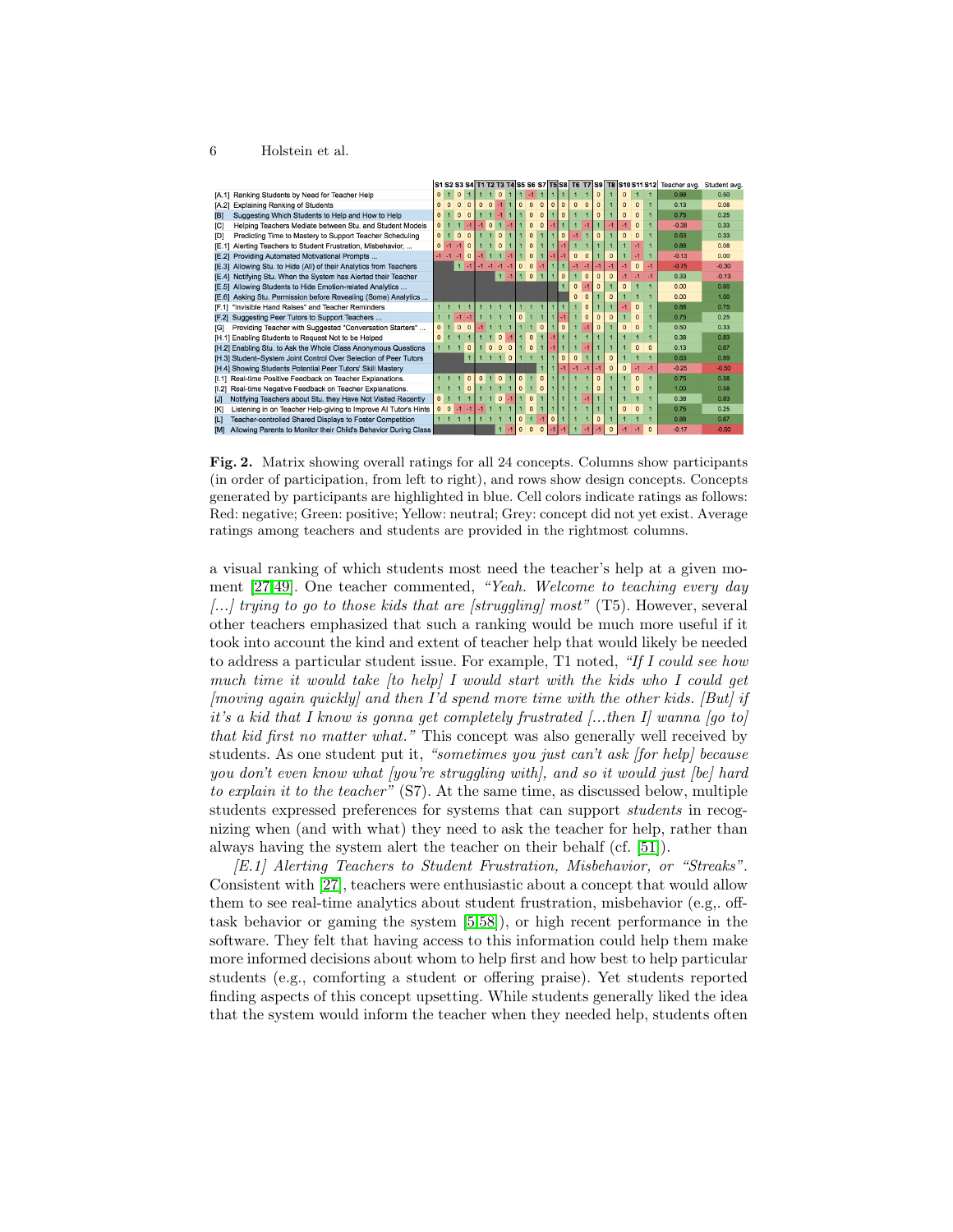perceived real-time alerts about emotions like frustration as "really creepy" (S9) and alerts about misbehavior as "basically the AI ratting out the child" (S3).

 $[L]$  Teacher-controlled Shared Displays to Foster Competition. Finally, a popular concept among teachers was a system that would allow them to transition the classroom between different "modes," to help regulate students' motivation (cf. [\[1,](#page-11-10)[43\]](#page-13-3)). This system would allow teachers to switch the class into a "competitive mode," in which students would be shown a leaderboard of comparable classrooms in their school district and challenged to move their class to the top. Teachers expected that such a feature could work extremely well with some groups of students, while backfiring and potentially serving to demotivate others. As such, teachers emphasized the importance of teacher control and discretion.

#### Most Preferred among Students.

[E.6] Asking Students' Permission before Revealing (Some) Analytics to Teachers. In response to one of teachers' most preferred design concepts  $([E.1]]$ , students generated multiple new storyboards that preserved the idea of real-time teacher alerts, but provided students with greater control over alert policies. One of these emerged as the most popular design concept among students: a system that asks students' permission, on a case-by-case basis, before presenting certain kinds of information to the teacher on a student's behalf. Students and teachers were generally in agreement that an AI system should ask students' permission before alerting teachers about affective states, such as frustration. In this scenario, if a student opted not to share affective analytics with their teacher, the system might privately suggest other ways for students to regulate their own emotions. Interestingly, one student suggested that if a student opted to share their affect with the teacher, the system should also ask the student to specify "How do you want the teacher to react? [...] Help you [in person]? Help you on the computer?" (S12). This student noted that sometimes, they just want their teacher to "know how I'm feeling," but do not actually want them to take action.

[H.3] Student–System Joint Control Over Selection of Peer Tutors. Whereas teachers often expressed that they know which groups of their students will not work well together, this did not align with students' perceptions of their own teachers. In contrast to teacher-generated concepts where teachers and AI worked together to match peer tutors and tutees (cf. [\[43\]](#page-13-3)), the second most popular concept among students was a student-generated storyboard that gave students the final say over peer matching decisions. In this storyboard, the system sends struggling students a list of suggested peer tutors, based on these students' estimated tutoring abilities (cf. [\[57\]](#page-14-12)) and knowledge of relevant skills. Students could then send help requests to a subset of peers from this list who they would feel comfortable working with. Those invited would then have the option to reject a certain number of requests. Some students suggested that it would also be useful to have the option to accept but delay another student's invitation if they want to help but do not want to disrupt their current flow.

[H.1] Enabling Students to Request Not to be Helped. Another of the most popular concepts among students was a system that, upon detecting that a student seems to be wheel-spinning [\[7,](#page-11-2)[31\]](#page-12-5), would notify the student to suggest that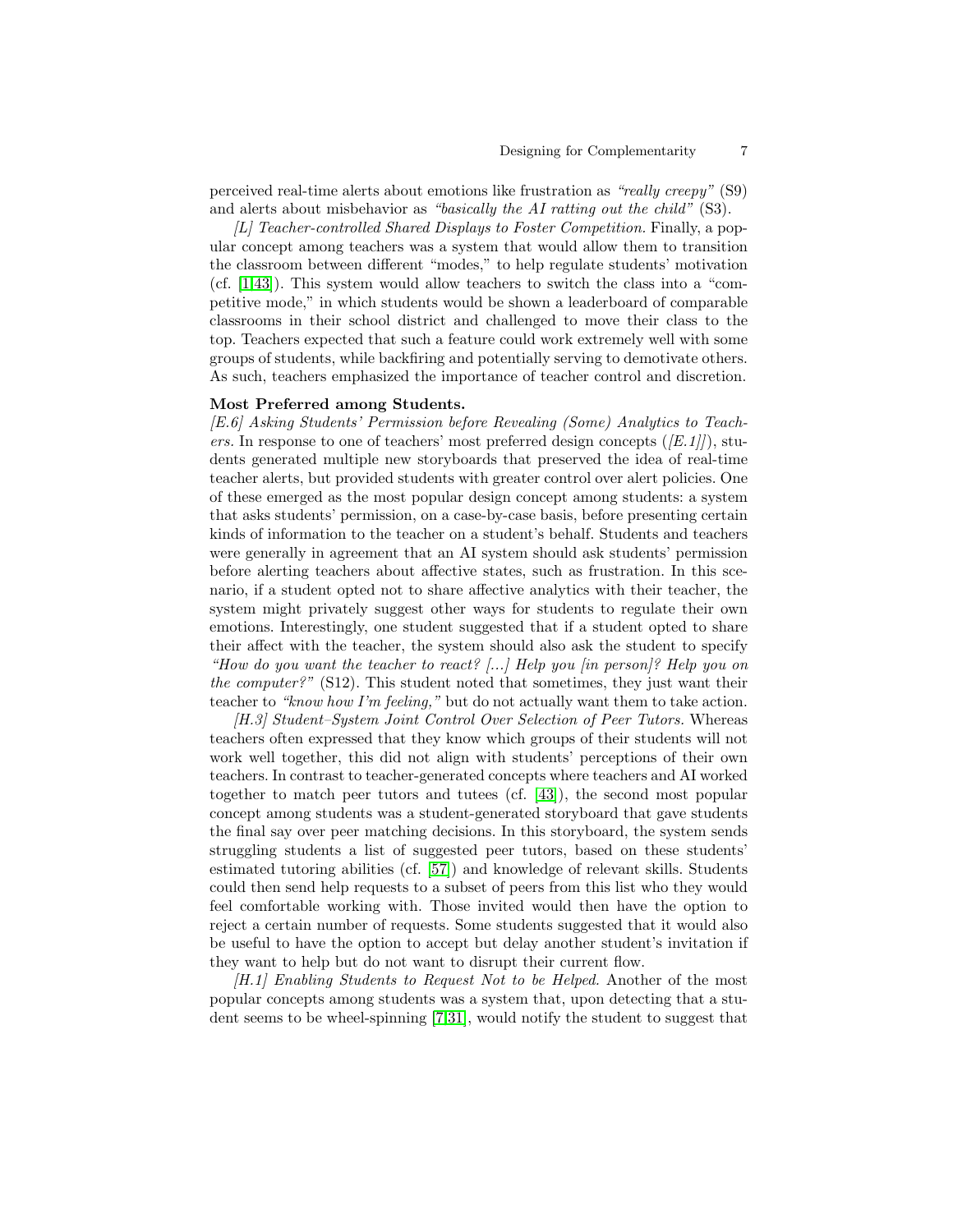they try asking their teacher or classmates for help. The system would then only notify the teacher that the student is struggling if the student both ignored this suggestion and remained stuck after a few minutes. By contrast, some teachers expressed that they would want the system to inform them immediately if a student was wheel-spinning: "They shouldn't just get the option to keep working on their own, because honestly it hasn't been working" (T5). Some students and teachers suggested a compromise: "the AI should inform the teacher right away  $\left[\ldots\right]$  that it suggested [asking for help] but the kid did something else" (T7).

[J] Notifying Teachers of Students they Have Not Visited Recently. Finally, a popular concept among students was a system that would track a teachers' movement during class and occasionally highlight students they may be neglecting (cf. [\[4,](#page-11-11)[19\]](#page-12-13)). Several students noted that even when they are doing well on their own, they feel motivated when their teacher remembers to check in with them. Most teachers responded positively to this concept as, "sometimes you forget about the kids that work well on their own, but sometimes those kids actually need help and don't raise their hands" (T6). However, a few teachers perceived this system as overstepping bounds and inappropriately judging them: "It's just too much in my business now. You better be quiet and give me a break" (T4).

# Most Preferred among both Teachers and Students.

[F.1] "Invisible Hand Raises" and Teacher Reminders. A concept popular with both teachers and students was a system that would allow students to privately request help from their teacher by triggering an "invisible hand raise" that only the teacher could see. To preserve privacy, this system would also allow teachers to silently acknowledge receipt of a help request. After a few minutes, the teacher would receive a light reminder if they had not yet helped a student in their queue. S7 noted, "I don't actually like asking questions since I'm supposed to be, like, 'the smart one' ...which I'm not. So I like the idea of being able to ask a question without *[letting]* others know." Similarly, teachers suspected that students would request help more often if they had access to such a feature [\[26,](#page-12-3)[53\]](#page-14-0).

# <span id="page-8-0"></span>3.2 Least preferred design concepts

#### Least Preferred among Teachers.

[C] Helping Teachers Mediate between Students and their Student Models. To our surprise, although prior field research [\[30\]](#page-12-14) had suggested teachers might find it desirable to serve as "final judges" in cases where students wished to contest their student models (e.g., skill mastery estimates) [\[11\]](#page-11-12), this was one of the least popular design concepts among teachers. Students generally viewed teacher-inthe-loop mediation desirable, since "I feel like the teacher knows the student better, not the software" (S9). However, teachers generally did not view this as an efficient use of their time: "I would just trust the tutor on this one"  $(T3)$ . Furthermore, some teachers expressed concerns that from a student's perspective this concept "pit/s] one teacher against the other, if you consider the AI as a kind of teacher" (T1), and instead suggested having the system assign a targeted quiz if a student wants to demonstrate knowledge of particular skills (cf. [\[11\]](#page-11-12)).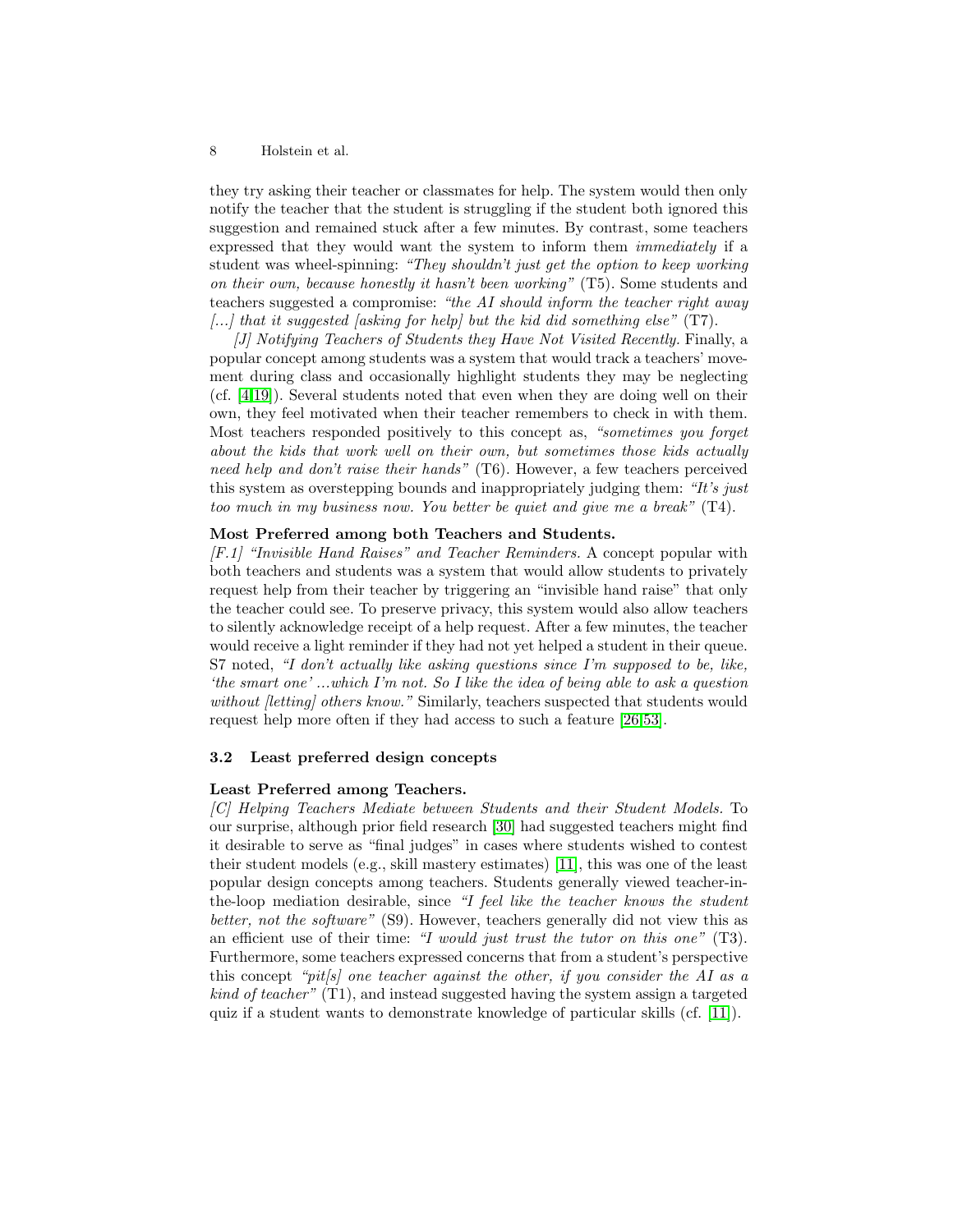#### Least Preferred among Students.

[E.4] Notifying Students When the System has Automatically Alerted their Teacher. A teacher-generated concept intended to provide students with greater transparency into the analytics being shared about them was among those least popular with students overall. Interestingly, while students valued having more control over the information visible to their teachers, they generally did not want greater transparency into aspects of the system that were outside of their control (cf.  $[33]$ ): "That would make me really anxious  $\ldots$ ) If it's not asking students'  $[permission]$ , I don't think they should know about it"  $(S10)$ .

#### Least Preferred among both Teachers and Students.

[E.3] Allowing Students to Hide (All) of their Analytics from Teachers. The least popular concept among teachers, and the third least popular among students, was a privacy feature that would enable individual students to prevent their AI tutor from sharing real-time analytics with their teacher. This was a studentgenerated concept intended to mitigate the "creepiness" of having their teacher "surveil" students' activities in real-time. Yet as discussed in [3.1,](#page-5-0) overall students felt that it should only be possible for students to hide certain kinds of analytics (e.g., inferred emotional states), "but if the AI sees a student is really, really struggling [...] I don't think there should be that blanket option" (S4).

[H.4] Showing Students Potential Peer Tutors' Skill Mastery. Consistent with prior research (e.g., [\[26\]](#page-12-3)), teachers and students responded negatively to a student-generated concept that made individual students' skill mastery visible to peers. While this concept was intended to help students make informed choices about whom to request as a peer tutor, most teachers and students perceived that the risk of teasing among students outweighed the potential benefits.

[M] Allowing Parents to Monitor their Child's Behavior During Class. Somewhat surprisingly, T3 generated the concept of a remote monitoring system that would allow parents to "see exactly what *ftheir child is doing at any moment in* time.", so that "if a kid's misbehaving, their parent can see the teacher's trying  $[their] best"$  (cf. [\[9](#page-11-13)[,62\]](#page-14-13)). While this concept resonated with one other teacher, student and teacher feedback on this concept generally revealed an attitude that to create a safe classroom environment, "we have to *[be able to]* trust that data from the classroom stays in the classroom" (S11). Teachers shared concerns that data from their classrooms might be interpreted out of context by administrators: "I don't ever want to be judged as a teacher [because] I couldn't make it to every student, if every kid's stuck that day.  $[But]$  using that data [as a teacher] is very useful" (T5). Students shared fears that, depending on the data shared, parents or even future employers might use classroom data against them.

[E.2] Providing Automated Motivational Prompts to Frustrated Students. Finally, among the concepts least popular with both teachers and students was a system that automatically provides students with motivational prompts when it detects they are getting frustrated [\[16,](#page-12-15)[64\]](#page-14-14). While teachers liked the idea of incorporating gamification elements to motivate students (cf. [\[35](#page-13-14)[,62\]](#page-14-13)), providing motivational messages was perceived as "trying to [do] the teacher's job" (T1). Similarly, several students indicated strongly that they would prefer these kinds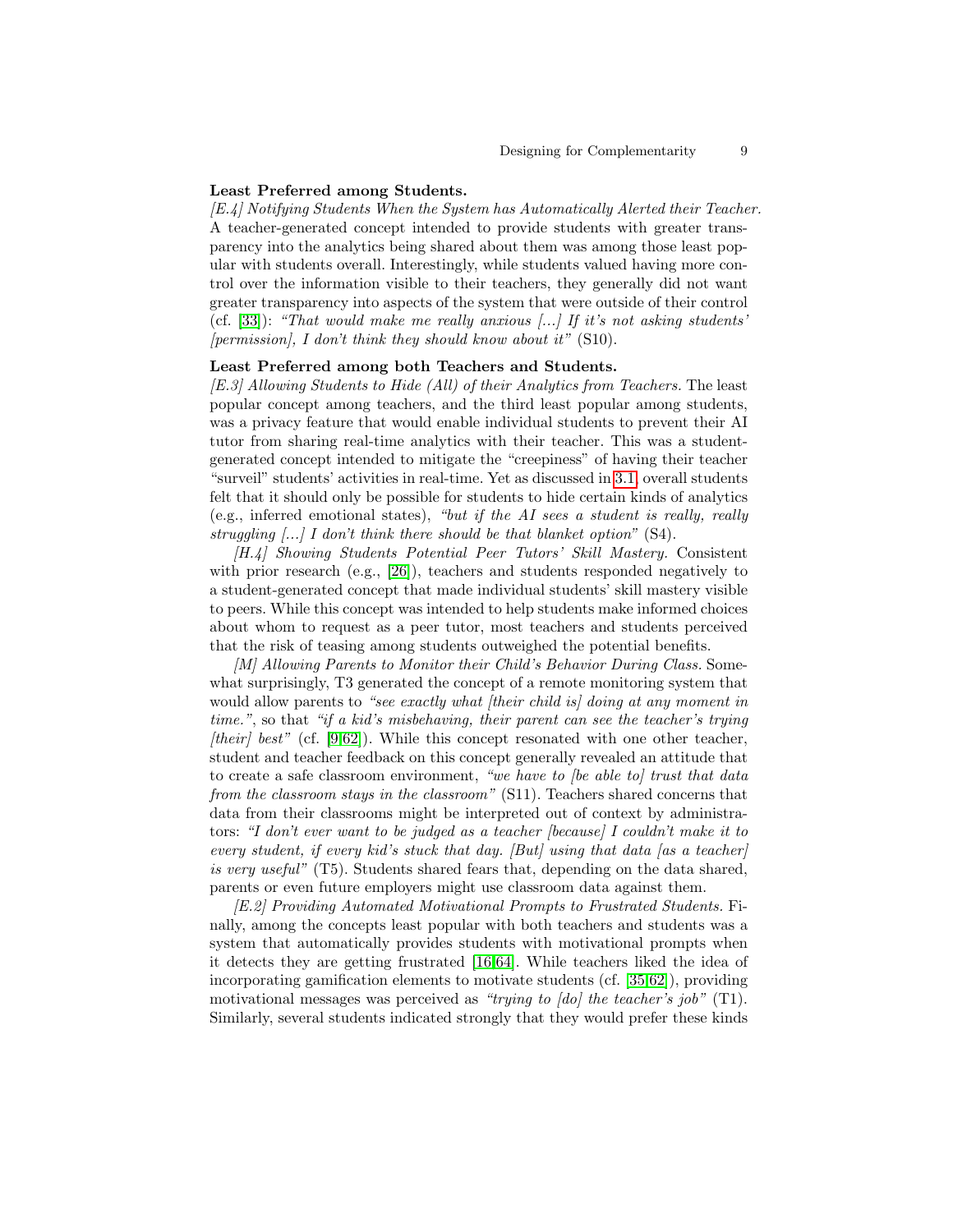of messages to come from an actual person, if at all. S8 said, "I would just get more annoyed if the AI tried something like that", and S11 suggested "No emotional responses, please. That feels just [...] not genuine. If it's from the AI it should be more analytical, like just [stick to] facts."

# 4 Discussion, Conclusions, and Future Work

If new AI systems are to be well-received in K-12 classrooms, it is critical that they support the needs and respect the boundaries of both teachers and students. We have introduced "participatory speed dating" (PSD): a variant of the speed dating design method that involves multiple stakeholders in the iterative generation and evaluation of new technology concepts. Using PSD, we sampled student and teacher feedback on 24 design concepts for systems that integrate human and AI instruction—an important but underexplored area of AIED research.

Overall, we found that teachers and students aligned on needs for "hidden" student–teacher communication channels during class, which enable students to signal help-need or other sensitive information without losing face to their peers. More broadly, both teachers and students expressed nuanced needs for student privacy in the classroom, where it is possible to have "too little," "too much," or the wrong forms of privacy (cf. [\[41\]](#page-13-15)). However, students and teachers did not always perceive the same needs. As discussed in [3.1,](#page-5-0) some of students' highestrated concepts related to privacy and control were unpopular among teachers. Additional disagreements arose when teachers and students had different expectations of the roles of teachers versus AI agents and peer tutors in the classroom.

Interestingly, while students' expressed desires for transparency, privacy, and control over classroom AI systems extend beyond what is provided by existing systems [\[9,](#page-11-13)[11,](#page-11-12)[29,](#page-12-1)[60\]](#page-14-2), these desires are also more nuanced than commonly captured in theoretical work [\[10,](#page-11-14)[59](#page-14-15)[,61\]](#page-14-16). For example, we found that while students were uncomfortable with AI systems sharing certain kinds of personal analytics with their teacher without permission, they rejected design concepts that grant students full control over these systems' sharing policies. These findings indicate an important role for empirical, design research approaches to complement critical and policy-oriented research on AI in education (cf. [\[33,](#page-13-13)[41,](#page-13-15)[63\]](#page-14-17)).

In sum, the present work provides tools and and early insights to guide the design of more effective and desirable human–AI partnerships for K-12 education. Future AIED research should further investigate teacher and student needs uncovered in the present work via rapid prototyping in live K-12 classrooms. While design methods such as PSD are critical in guiding the initial development of novel prototypes, many important insights surface only through deployment of functional systems in actual, social classroom contexts [\[30,](#page-12-14)[42,](#page-13-5)[53\]](#page-14-0). An exciting challenge for future research is to develop methods that extend the advantages of participatory and value-sensitive design approaches (e.g., [\[39,](#page-13-16)[56,](#page-14-11)[66\]](#page-14-7)) to later stages of the AIED design cycle. Given the complexity of data-driven AI systems [\[26](#page-12-3)[,17](#page-12-16)[,66\]](#page-14-7), fundamentally new kinds of design and prototyping methods may be needed to enable non-technical stakeholders to remain meaningfully involved in shaping such systems, even as prototypes achieve higher fidelity.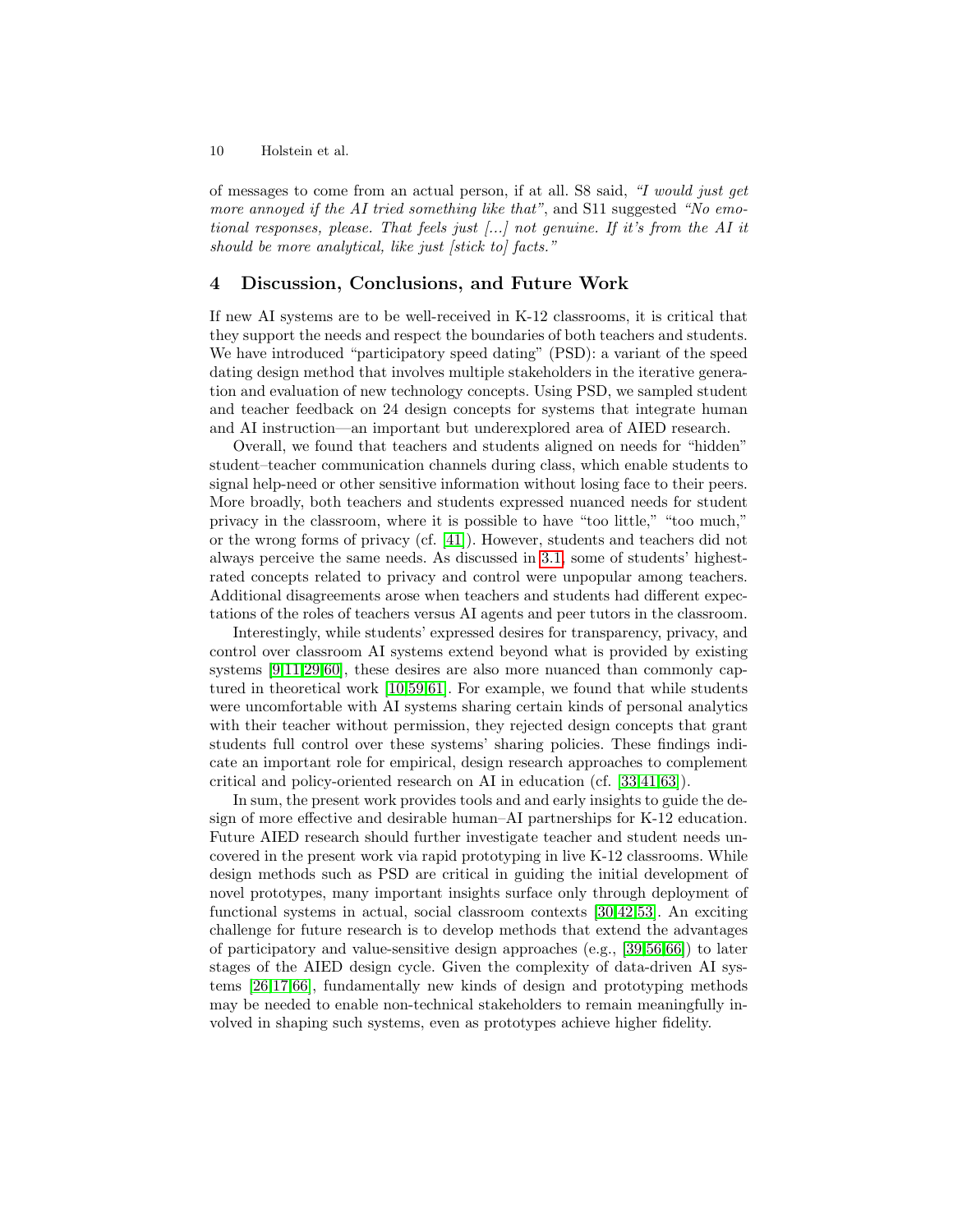# Acknowledgements

This work was supported by IES Grants R305A180301 and R305B150008. The opinions expressed are those of the authors and do not represent the views of IES or the U.S. ED. Special thanks to all participating teachers and students.

# References

- <span id="page-11-10"></span>1. Alavi, H.S., Dillenbourg, P.: An ambient awareness tool for supporting supervised collaborative problem solving. IEEE Transactions on Learning Technologies 5(3), 264–274 (2012)
- <span id="page-11-4"></span>2. Aleven, V., Roll, I., McLaren, B.M., Koedinger, K.R.: Help helps, but only so much: research on help seeking with intelligent tutoring systems. International Journal of Artificial Intelligence in Education 26(1), 205–223 (2016)
- <span id="page-11-5"></span>3. Amershi, S., Weld, D., Vorvoreanu, M., Fourney, A., Nushi, B., Collisson, P., Suh, J., Iqbal, S., Bennett, P., Inkpen, K., Teevan, J., Kikin-Gil, R., Horvitz, E.: Guidelines for human–AI interaction. ACM (May 2019), [https://www.microsoft.com/](https://www.microsoft.com/en-us/research/publication/guidelines-for-human-ai-interaction/) [en-us/research/publication/guidelines-for-human-ai-interaction/](https://www.microsoft.com/en-us/research/publication/guidelines-for-human-ai-interaction/)
- <span id="page-11-11"></span>4. An, P., Bakker, S., Ordanovski, S., Taconis, R., Eggen, B.: Classbeacons: Designing distributed visualization of teachers-physical proximity in the classroom. In: Proceedings of the Twelfth International Conference on Tangible, Embedded, and Embodied Interaction. pp. 357–367. ACM (2018)
- <span id="page-11-3"></span>5. Baker, R., Walonoski, J., Heffernan, N., Roll, I., Corbett, A., Koedinger, K.: Why students engage in gaming the system behavior in interactive learning environments. Journal of Interactive Learning Research 19(2), 185–224 (2008)
- <span id="page-11-0"></span>6. Baker, R.S.: Stupid tutoring systems, intelligent humans. International Journal of Artificial Intelligence in Education 26(2), 600–614 (2016)
- <span id="page-11-2"></span>7. Beck, J.E., Gong, Y.: Wheel-spinning: Students who fail to master a skill. In: International Conference on Artificial Intelligence in Education. pp. 431–440. Springer (2013)
- <span id="page-11-9"></span>8. Beyer, H., Holtzblatt, K.: Contextual design: defining customer-centered systems. Elsevier (1997)
- <span id="page-11-13"></span>9. Broderick, Z., O'Connor, C., Mulcahy, C., Heffernan, N., Heffernan, C.: Increasing parent engagement in student learning using an intelligent tutoring system. Journal of Interactive Learning Research 22(4), 523–550 (2011)
- <span id="page-11-14"></span>10. Bulger, M.: Personalized learning: The conversations were not having. Data and Society 22 (2016)
- <span id="page-11-12"></span>11. Bull, S., Kay, J.: Smili: a framework for interfaces to learning data in open learner models, learning analytics and related fields. International Journal of Artificial Intelligence in Education 26(1), 293–331 (2016)
- <span id="page-11-8"></span>12. Davidoff, S., Lee, M.K., Dey, A.K., Zimmerman, J.: Rapidly exploring application design through speed dating. In: International Conference on Ubiquitous Computing. pp. 429–446. Springer (2007)
- <span id="page-11-7"></span>13. Dillahunt, T.R., Lam, J., Lu, A., Wheeler, E.: Designing future employment applications for underserved job seekers: A speed dating study. In: Proceedings of the 2018 Designing Interactive Systems Conference. pp. 33–44. ACM (2018)
- <span id="page-11-6"></span>14. Dillenbourg, P.: Design for classroom orchestration. Computers & Education 69, 485–492 (2013)
- <span id="page-11-1"></span>15. Dillenbourg, P., Prieto, L.P., Olsen, J.K.: Classroom orchestration (2018)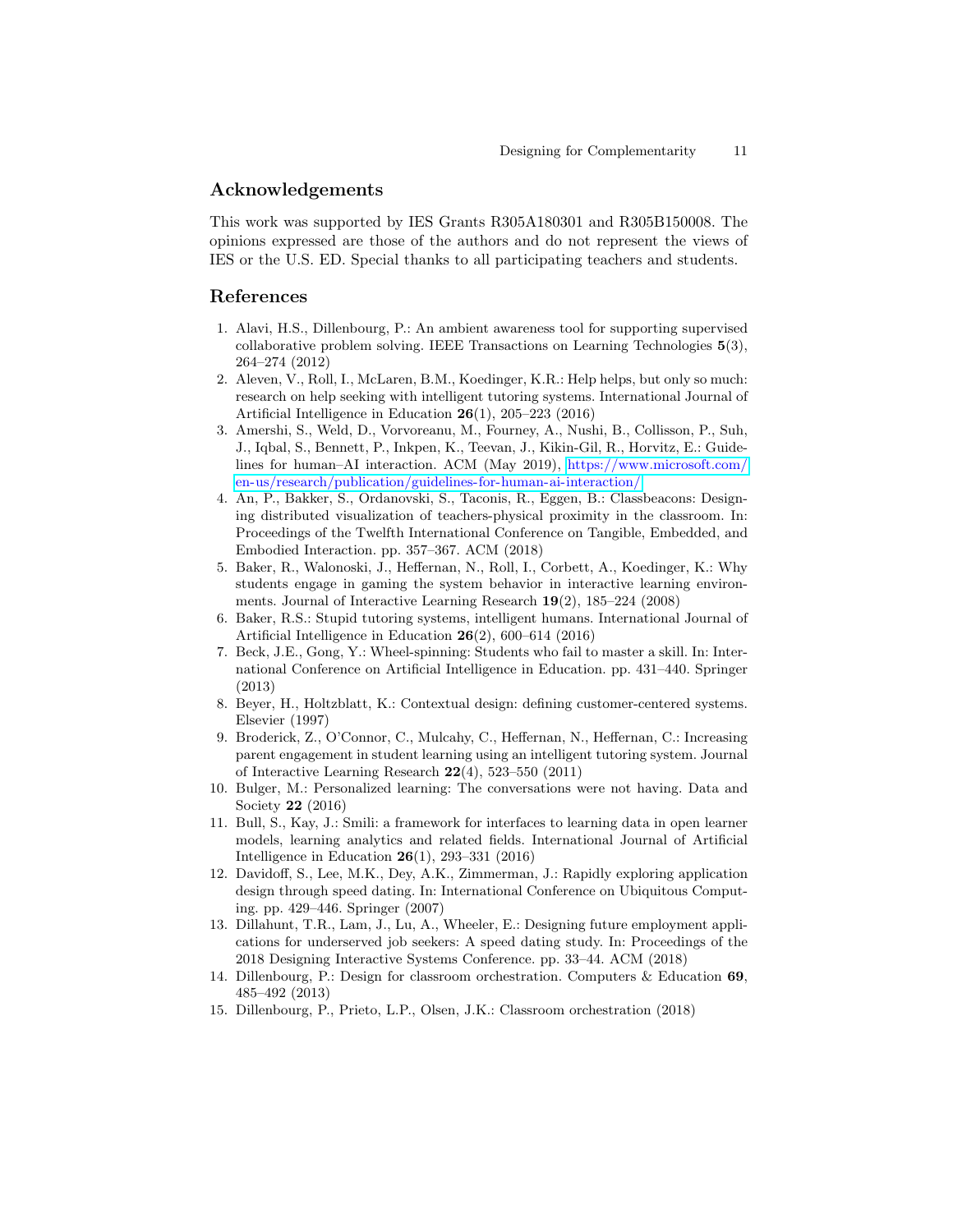- 12 Holstein et al.
- <span id="page-12-15"></span>16. D'Mello, S., Picard, R.W., Graesser, A.: Toward an affect-sensitive autotutor. IEEE Intelligent Systems 22(4) (2007)
- <span id="page-12-16"></span>17. Dove, G., Halskov, K., Forlizzi, J., Zimmerman, J.: Ux design innovation: Challenges for working with machine learning as a design material. In: Proceedings of the 2017 chi conference on human factors in computing systems. pp. 278–288. ACM (2017)
- <span id="page-12-9"></span>18. Dow, S.P., Glassco, A., Kass, J., Schwarz, M., Schwartz, D.L., Klemmer, S.R.: Parallel prototyping leads to better design results, more divergence, and increased self-efficacy. ACM Transactions on Computer-Human Interaction (TOCHI) 17(4), 18 (2010)
- <span id="page-12-13"></span>19. Echeverria, V., Martinez-Maldonado, R., Power, T., Hayes, C., Shum, S.B.: Where is the nurse? towards automatically visualising meaningful team movement in healthcare education. In: International Conference on Artificial Intelligence in Education. pp. 74–78. Springer (2018)
- <span id="page-12-8"></span>20. Feng, M., Heffernan, N.T.: Informing teachers live about student learning: Reporting in the assistment system. Technology Instruction Cognition and Learning  $3(1/2)$ , 63 (2006)
- <span id="page-12-7"></span>21. Friedman, B.: Value-sensitive design. interactions 3(6), 16–23 (1996)
- <span id="page-12-11"></span>22. Google: Google slides (2019), <http://http://slides.google.com>
- <span id="page-12-10"></span>23. Hagerty, G., Smith, S.: Using the web-based interactive software aleks to enhance college algebra. Mathematics  $&$  Computer Education 39(3) (2005)
- <span id="page-12-12"></span>24. Hanington, B., Martin, B.: Universal methods of design: 100 ways to research complex problems, develop innovative ideas, and design effective solutions. Rockport Publishers (2012)
- <span id="page-12-6"></span>25. Heer, J.: Agency plus automation: Designing artificial intelligence into interactive systems. Proceedings of the National Academy of Sciences (2019). [https://doi.org/10.1073/pnas.1807184115,](https://doi.org/10.1073/pnas.1807184115) [https://www.pnas.org/content/early/](https://www.pnas.org/content/early/2019/01/29/1807184115) [2019/01/29/1807184115](https://www.pnas.org/content/early/2019/01/29/1807184115)
- <span id="page-12-3"></span>26. Holstein, K., Hong, G., Tegene, M., McLaren, B.M., Aleven, V.: The classroom as a dashboard: Co-designing wearable cognitive augmentation for k-12 teachers. In: Proceedings of the 8th International Conference on Learning Analytics and Knowledge. pp. 79–88. ACM (2018)
- <span id="page-12-2"></span>27. Holstein, K., McLaren, B.M., Aleven, V.: Intelligent tutors as teachers' aides: exploring teacher needs for real-time analytics in blended classrooms. In: Proceedings of the Seventh International Learning Analytics & Knowledge Conference. pp. 257– 266. ACM (2017)
- <span id="page-12-4"></span>28. Holstein, K., McLaren, B.M., Aleven, V.: Informing the design of teacher awareness tools through causal alignment analysis. International Conference of the Learning Sciences pp. 104–111 (2018)
- <span id="page-12-1"></span>29. Holstein, K., McLaren, B.M., Aleven, V.: Student learning benefits of a mixedreality teacher awareness tool in AI-enhanced classrooms. In: International Conference on Artificial Intelligence in Education. pp. 154–168. Springer (2018)
- <span id="page-12-14"></span>30. Holstein, K., McLaren, B.M., Aleven, V.: Co-designing a real-time classroom orchestration tool to support teacher–AI complementarity. Journal of Learning Analytics (Under review)
- <span id="page-12-5"></span>31. Kai, S., Almeda, M.V., Baker, R.S., Heffernan, C., Heffernan, N.: Decision tree modeling of wheel-spinning and productive persistence in skill builders. JEDM— Journal of Educational Data Mining 10(1), 36–71 (2018)
- <span id="page-12-0"></span>32. Kulik, J.A., Fletcher, J.: Effectiveness of intelligent tutoring systems: A metaanalytic review. Review of Educational Research 86(1), 42–78 (2016)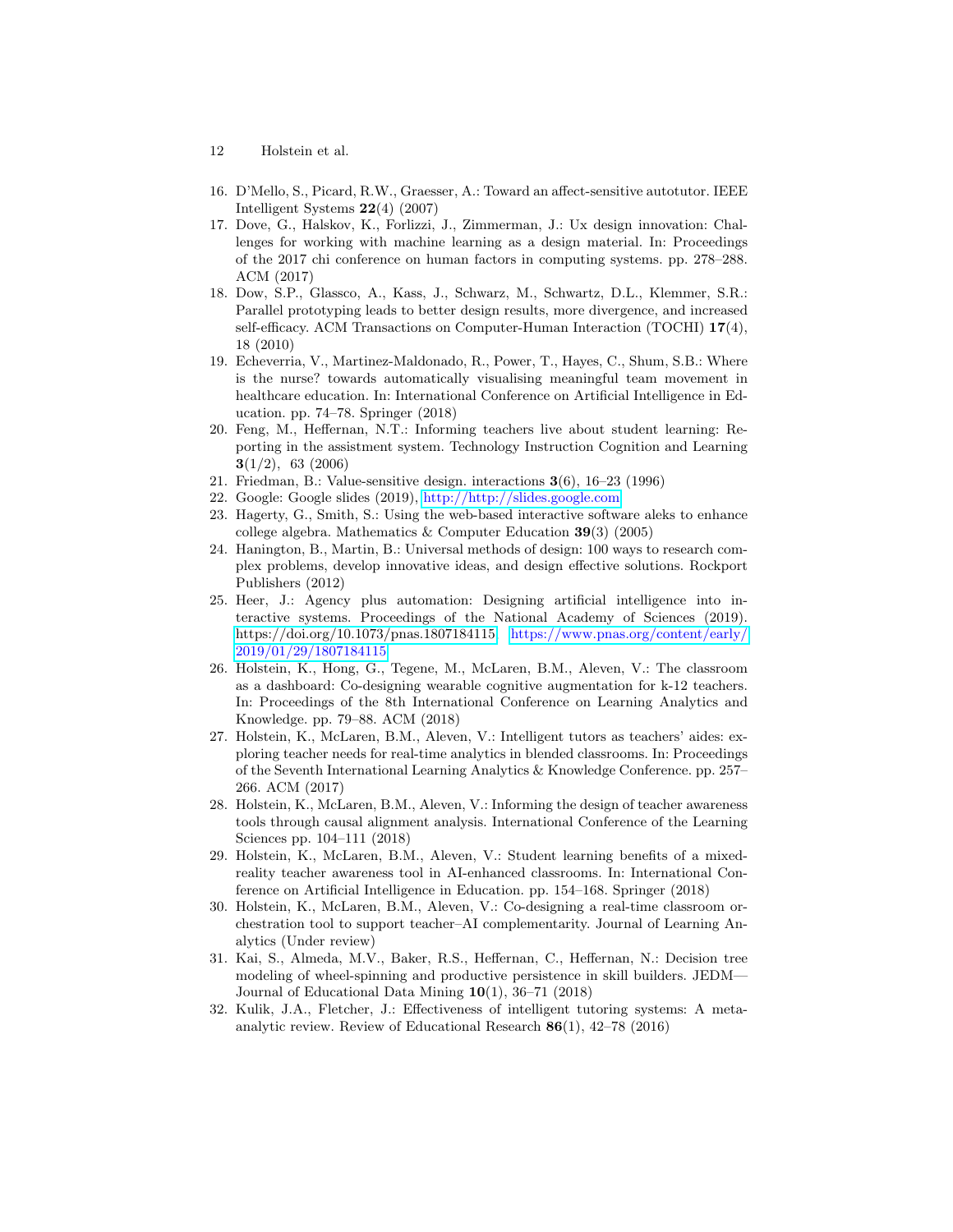- <span id="page-13-13"></span>33. Lee, M.K., Baykal, S.: Algorithmic mediation in group decisions: Fairness perceptions of algorithmically mediated vs. discussion-based social division. In: CSCW. pp. 1035–1048 (2017)
- <span id="page-13-6"></span>34. van Leeuwen, A., Rummel, N., Holstein, K., McLaren, B.M., Aleven, V., Molenaar, I., Campen, C.K.v., Schwarz, B., Prusak, N., Swidan, O., et al.: Orchestration tools for teachers in the context of individual and collaborative learning: what information do teachers need and what do they do with it? International Society of the Learning Sciences, Inc.[ISLS]. (2018)
- <span id="page-13-14"></span>35. Long, Y., Aman, Z., Aleven, V.: Motivational design in an intelligent tutoring system that helps students make good task selection decisions. In: International Conference on Artificial Intelligence in Education. pp. 226–236. Springer (2015)
- <span id="page-13-9"></span>36. Luckin, R., Clark, W.: More than a game: The participatory design of contextualised technology-rich learning expereinces with the ecology of resources. Journal of e-Learning and Knowledge Society 7(3), 33–50 (2011)
- <span id="page-13-0"></span>37. Ma, W., Adesope, O.O., Nesbit, J.C., Liu, Q.: Intelligent tutoring systems and learning outcomes: A meta-analysis. Journal of educational psychology 106(4), 901 (2014)
- <span id="page-13-8"></span>38. Miller, J.K., Friedman, B., Jancke, G., Gill, B.: Value tensions in design: the value sensitive design, development, and appropriation of a corporation's groupware system. In: Proceedings of the 2007 international ACM conference on Supporting group work. pp. 281–290. ACM (2007)
- <span id="page-13-16"></span>39. Mitchell, V., Ross, T., May, A., Sims, R., Parker, C.: Empirical investigation of the impact of using co-design methods when generating proposals for sustainable travel solutions. CoDesign  $12(4)$ ,  $205-220$   $(2016)$
- <span id="page-13-10"></span>40. Muller, M.J., Kuhn, S.: Participatory design. Communications of the ACM 36(6), 24–28 (1993)
- <span id="page-13-15"></span>41. Mulligan, D.K., King, J.: Bridging the gap between privacy and design. U. Pa. J. Const. L. 14, 989 (2011)
- <span id="page-13-5"></span>42. Odom, W., Zimmerman, J., Davidoff, S., Forlizzi, J., Dey, A.K., Lee, M.K.: A fieldwork of the future with user enactments. In: Proceedings of the Designing Interactive Systems Conference. pp. 338–347. ACM (2012)
- <span id="page-13-3"></span>43. Olsen, J.: Orchestrating Combined Collaborative and Individual Learning in the Classroom. Ph.D. thesis, Carnegie Mellon University (2017)
- <span id="page-13-1"></span>44. Pane, J.F.: Informing progress: insights on personalized learning implementation and effects. RAND (2017)
- <span id="page-13-7"></span>45. Prieto, L.P., Holenko Dlab, M., Gutiérrez, I., Abdulwahed, M., Balid, W.: Orchestrating technology enhanced learning: a literature review and a conceptual framework. International Journal of Technology Enhanced Learning 3(6), 583–598 (2011)
- <span id="page-13-4"></span>46. Prieto Santos, L.P., et al.: Supporting orchestration of blended CSCL scenarios in distributed learning environments (2012)
- <span id="page-13-12"></span>47. Ritter, S., Yudelson, M., Fancsali, S.E., Berman, S.R.: How mastery learning works at scale. In: Proceedings of the Third (2016) ACM Conference on Learning@ Scale. pp. 71–79. ACM (2016)
- <span id="page-13-11"></span>48. Ritter, S., Anderson, J.R., Koedinger, K.R., Corbett, A.: Cognitive tutor: Applied research in mathematics education. Psychonomic bulletin  $\&$  review  $14(2)$ , 249–255 (2007)
- <span id="page-13-2"></span>49. Ritter, S., Yudelson, M., Fancsali, S., Berman, S.R.: Towards integrating human and automated tutoring systems. In: EDM. pp. 626–627 (2016)